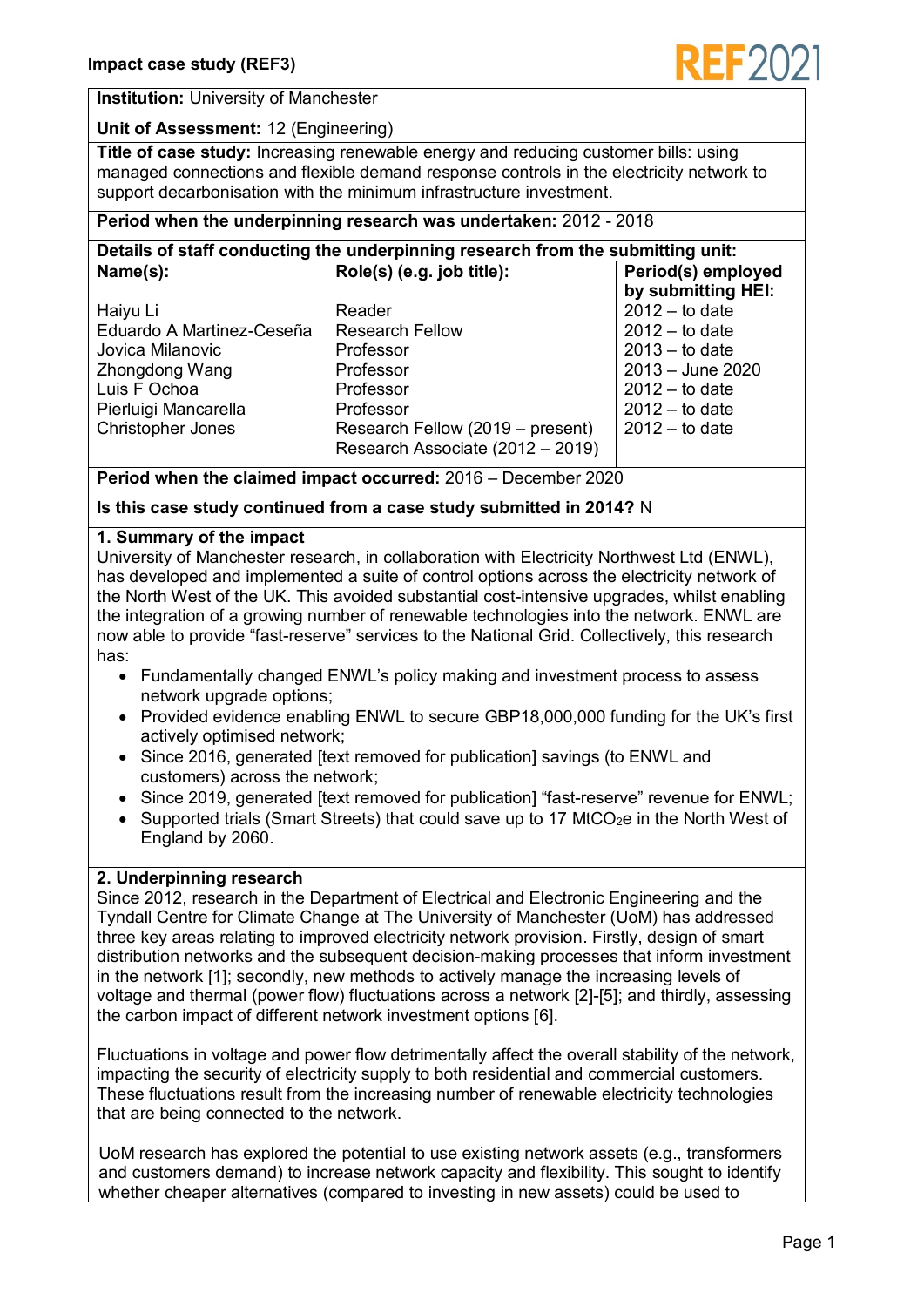### **Impact case study (REF3)**



manage voltage and power fluctuations. This involved a series of research projects funded through the UK Government's Ofgem Low Carbon Network (LCN) fund competitions (value to UoM, GBP1,554,716) that aimed to increase the capability and flexibility of the demand response in the ENWL network, balancing high power fluctuations between renewable generation and load demand of the electricity grid:

- (i) **Capacity to Customers** project  $(C_2C; 2012 2015)$  explored smart distribution networks, and developed network investment planning models [1].
- (ii) **Customer Load Active System Services** project (CLASS; 2013 2016) explored flexible and stagger controls of transformer tap changers at primary substations [\[2\]-](#page-2-0)[5].
- (iii) **Smart Street** project (2015-2019) explored flexible voltage optimisation between highvoltage (HV) and low-voltage (LV) networks, in order to improve the management of connections.

Specific key findings that resulted from these projects include:

- For the first time, the economic and social value of 'smart' demand-side response (DSR) solutions (managed connections) compared to traditional asset-heavy investments was quantified. The novel probabilistic tool developed by UoM - Real Options Cost Benefit Analysis (RO-CBA) - enabled modelling and comparison of multiple investment strategies. This demonstrated that DSR can reduce overall costs for both networks and end customers [\[1\];](#page-1-0)
- Through the  $C_2C$  and CLASS projects, data were obtained to develop a novel timevarying voltage-demand model analysis tool; establish a voltage-load relationship matrix; and characterise different voltage load profiles [\[2\].](#page-2-0) Precise, real-time information is fundamental in actively managing voltage and demand fluctuations in the network;
- A method of flexible controls of primary substation tap changers to unlock time-varying load demand was proposed. By exploiting the positive correlation between supplied voltage and demand, flexible load management is possible, without needing to directly involve the customer [\[3\];](#page-2-1)
- The level of load demand reduction flexibility that can be unlocked through voltage-led load management (a reduction in active power during normal operating conditions) to provide valuable balancing services was quantified [\[4\].](#page-2-2) Few previous studies explored the varying load management capabilities that result at different times (both daily and seasonally). The UoM methodology [4] was trialled in CLASS to quantify the aggregated demand reduction available at times when flexible load management services were required;
- The flexible control of primary substation transformer tap staggers was demonstrated as a method for unlocking reactive power absorption capabilities in power networks. Tap stagger techniques were more economically viable than other reactive power absorption methods, such as using inductive element/reactors, and can also reduce voltage damping and power overshoots during transient states [\[5\];](#page-2-3)
- The carbon emissions savings that would result from different network asset investment strategies were quantified. The UoM carbon assessment methodology [6] combined for the first time, life cycle assessment (LCA) and network impact analysis, and was applied in Smart Streets to quantify the potential carbon benefits that different scenarios would provide.

# **3. References to the research**

The research is published in top journals in the field [2,4,5,6]. Output [5] was awarded the prestigious IEEE Power Energy Society (PES) Prize Paper 2017. All citation counts are from Web of Science (October 2020).

<span id="page-1-0"></span>[1] J. A. Schachter, **P. Mancarella**, J. Moriarty, R. Shaw, (2016) Flexible investment under uncertainty in smart distribution networks with demand side response: Assessment framework and practical implementation, *Energy Policy*, **97**, p439 –449, [DOI: 10.1016/j.enpol.2016.07.038](https://doi.org/10.1016/j.enpol.2016.07.038) (15 citations)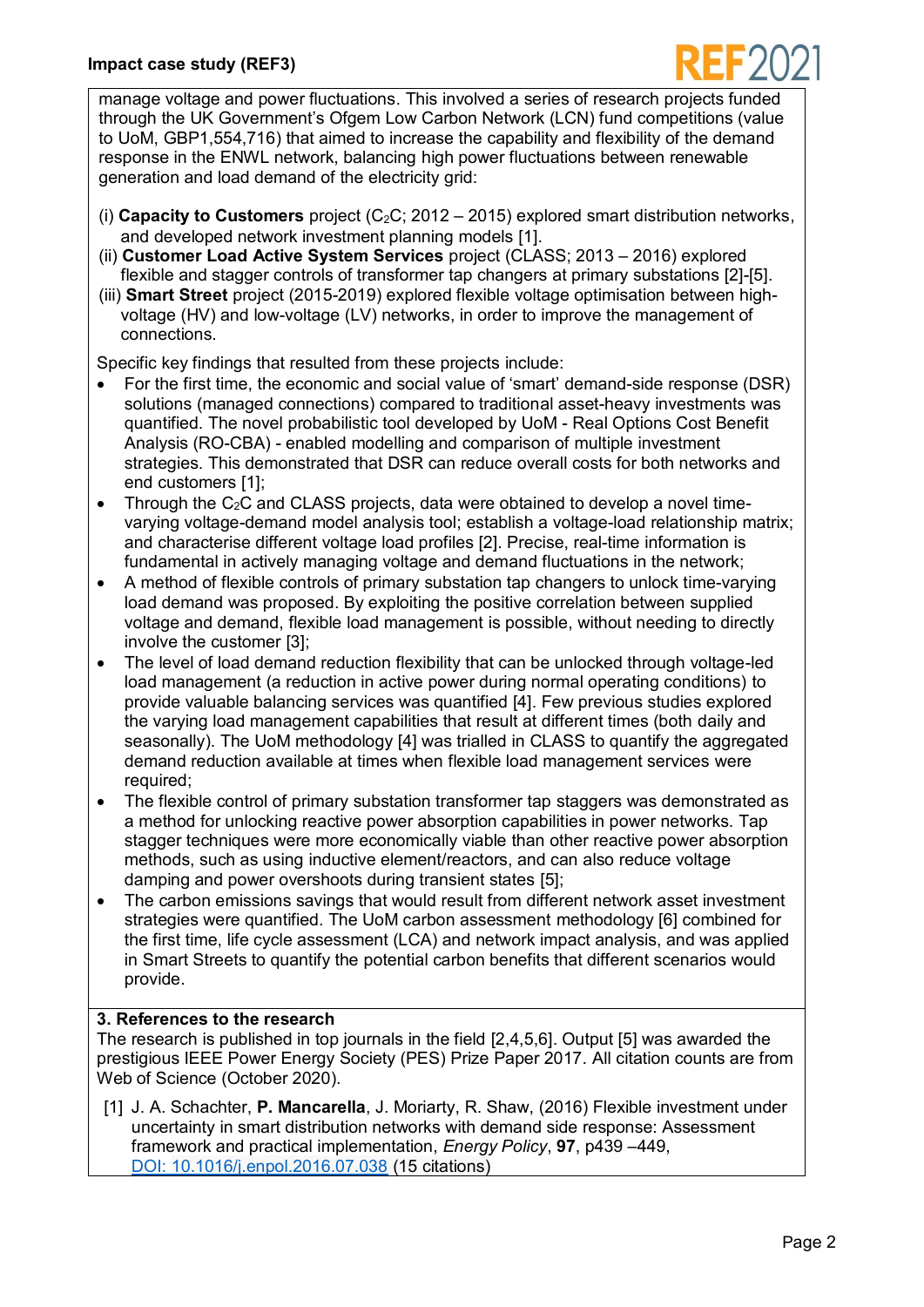

- <span id="page-2-0"></span>[2] X. Tang, K. N. Hasan, J. **V. Milanović**, K. Bailey and S. J. Stott, (2018) Estimation and validation of characteristic load profile through smart grid trials in a medium voltage distribution network , *IEEE Transactions on Power Systems*, **33** (2), p1848-1859, [DOI:10.1109/TPWRS.2017.2740563](https://doi.org/10.1109/TPWRS.2017.2740563) (10 citations)
- <span id="page-2-1"></span>[3] A. Ballanti, **L.F. Ochoa**, K. Bailey, S. Cox, (2017) Unlocking new sources of flexibility: CLASS: The world's largest voltage-led load-management project, *IEEE Power and Energy Magazine*, **15** (3), p 52-63, DOI: [10.1109/MPE.2017.2660799,](https://doi.org/10.1109/MPE.2017.2660799)(7 citations)
- <span id="page-2-2"></span>[4] A. Ballanti**, L.F. Ochoa**, (2018) Voltage-led load management in whole distribution networks", *IEEE Transactions on Power Systems*, **33** (2) pp 1544-1554, [DOI:10.1109/TPWRS.2017.2716945,](https://doi.org/10.1109/TPWRS.2017.2716945) (11 citations),
- <span id="page-2-3"></span>[5] L. Chen, **H. Li**, S. Cox, and K. Bailey, (2016) "Ancillary Service for Transmission Systems by Tap Stagger Operation in Distribution Networks. *IEEE Transactions on Power Delivery*, **31** (4), p1701-1709, [DOI:10.1109/TPWRD.2015.2504599](https://doi.org/10.1109/TPWRD.2015.2504599) (12 citations),
- [6] **[Jones, C](https://www.research.manchester.ac.uk/portal/c.w.jones.html)**, **Gilbert, P**, Raugei, M, **[Mander, S](https://www.research.manchester.ac.uk/portal/s.mander.html)** & Leccisi, E (2017) [An Approach to](https://www.research.manchester.ac.uk/portal/en/publications/an-approach-to-prospective-consequential-life-cycle-assessment-and-net-energy-analysis-of-distributed-electricity-generation(01ade7f1-0f35-425a-9ba9-8a630bd2608f).html)  [Prospective Consequential Life Cycle Assessment and Net Energy Analysis of](https://www.research.manchester.ac.uk/portal/en/publications/an-approach-to-prospective-consequential-life-cycle-assessment-and-net-energy-analysis-of-distributed-electricity-generation(01ade7f1-0f35-425a-9ba9-8a630bd2608f).html)  [Distributed Electricity Generation,](https://www.research.manchester.ac.uk/portal/en/publications/an-approach-to-prospective-consequential-life-cycle-assessment-and-net-energy-analysis-of-distributed-electricity-generation(01ade7f1-0f35-425a-9ba9-8a630bd2608f).html) *Energy Policy*,**100**, [DOI:10.1016/j.enpol.2016.08.030](https://doi.org/10.1016/j.enpol.2016.08.030) (24 citations)

#### **4. Details of the impact Context**

ENWL supply electricity to over 5,000,000 customers in the North West of England, and are the largest electrical distribution network operator (DNO) in the UK. To help meet the UK government's 2050 net zero carbon emissions target, an increasing number of low-carbon and renewable technologies are being connected to the network. However, renewable energies can cause fluctuations in voltage and power flow, which affect the overall stability and security of the network. The regulator Ofgem will also require DNOs to take a more active role in carbon reduction in the next price control period (RIIO-ED2) beginning in 2023. ENWL identified that they needed to significantly invest in and enhance their network capacity (e.g., bigger lines, substations, and other infrastructures) in order to manage the voltage and thermal fluctuations that result from these additional connections. However, new investments are costly and have a significant carbon and material consumption penalty. Actively managing these voltage and power fluctuations can avoid specific costly infrastructure investments whilst improving and enhancing existing infrastructure assets. UoM collaborated with ENWL to support a strategic approach to enhancing network performance and minimising investment needs.

# **Pathways to impact**

In 2012, ENWL commissioned UoM to undertake a series of research projects to inform more effective network investment. The  $C_2C$  project assessed the capability of ENWL's distribution networks to cope with both an increasing number of customers as well as integrating renewable power generation. Building on the subsequent project reports, ENWL identified the need to explore new ideas to further increase network capacity, which led to the CLASS (2014-2016) and Smart Street (2015-2019) projects.

As part of these projects, UoM developed a range of models and planning tools that facilitated ENWL to implement flexible demand-side response controls to increasing network capacity. Trials run by ENWL identified the success of these projects to provide improved network capacity and flexibility, whilst substantially reducing the financial investment (and embedded carbon) in new assets.

# **Reach and significance of the impact**

# **Improved network capacity through connection management**

Spare capacity in the distribution network is vital to ensure a reliable electricity supply to customers. As we transition to a net-zero economy, the demands placed upon local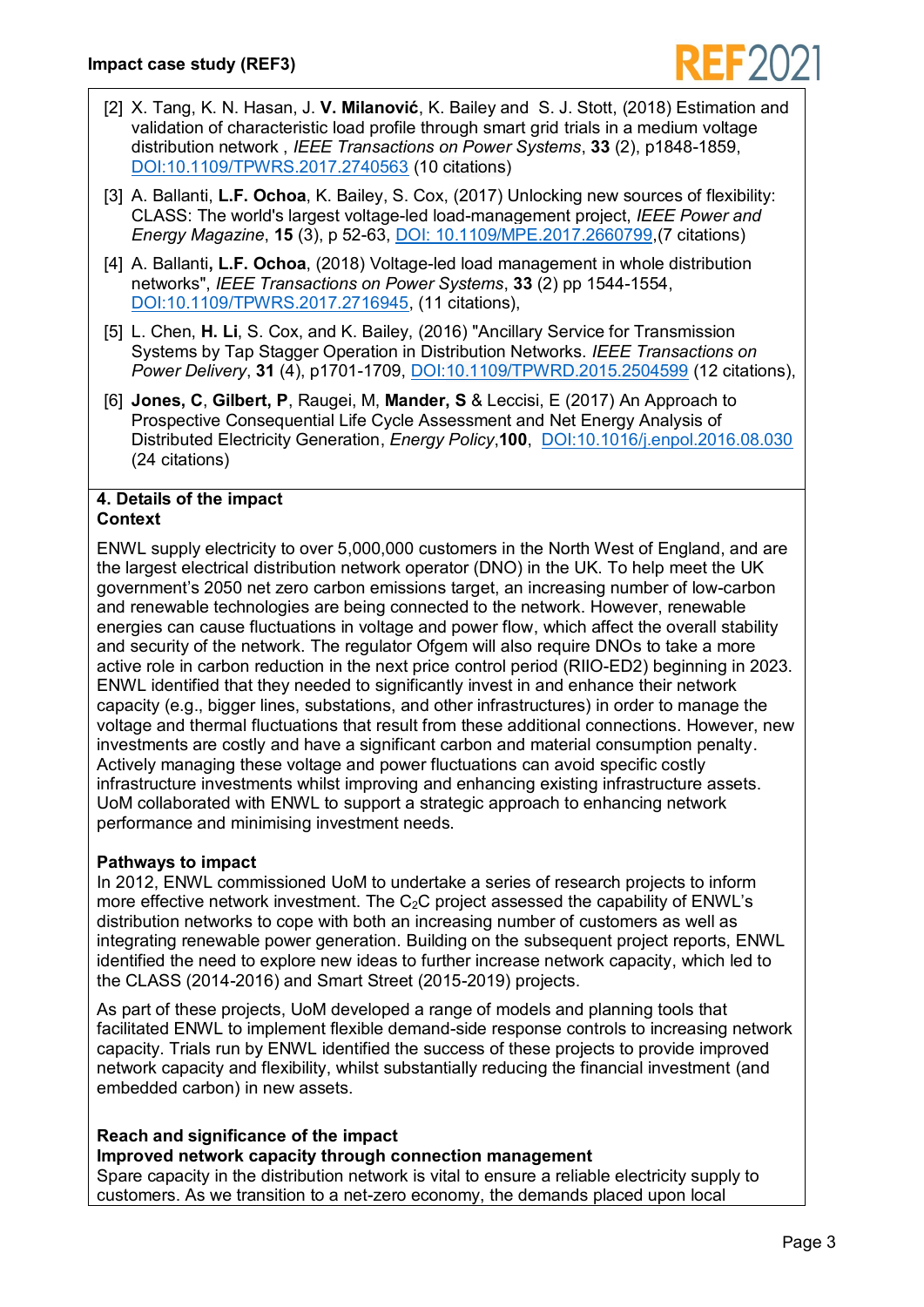

electricity networks are changing (e.g., solar photovoltaics feeding in, increased demand due to electric vehicles and heating): in some areas any previous spare capacity will no longer be sufficient to ensure reliability of supply. Given investments to add capacity are costly, UoM research developed a planning tool – RO-CBA – to demonstrate where investment savings can be made across a network [\[1\].](#page-1-0)

Using RO-CBA, this research [\[1\]](#page-1-0) identified that 'managed connections' reduce the need for new infrastructure by effectively obtaining spare capacity from customers who reduce their consumption when contingencies occur (such as the failure of a line). In 2016, as a result of the UoM research [\[1\],](#page-1-0) ENWL fundamentally changed their policy making and investment process, and rolled out managed connections across their entire network. This approach, and the RO-CBA tool, are now integrated into their business-as-usual assessment of network upgrade options. [Text removed for publication]. This tool [1] has led to improved management of network connections for an increasing number of customers whilst maximising the integration of renewable power generation [\[1\]:](#page-1-0) through maximising spare capacity in the existing network, the network is better able to cope with increased demands from renewable technology. Overall this has increased the confidence in which ENWL can safely connect a greater level of (intermittent) renewables to the network. [Text removed for publication].

## **Flexible demand response management techniques improve network stability i) CLASS**

Responding to the power and voltage fluctuations described above, ENWL applied the learnings from the CLASS and Smart Streets projects to improve network stability. Following CLASS, ENWL installed new monitoring equipment and 'voltage controllers' on over 60 primary substations at tactical points on the distribution network, as recommended through the UoM research [2-5]. Evaluation by ENWL has confirmed this can save its customers around GBP100,000,000 over the next 25 years [\[B\].](#page-4-0) The CLASS method can be implemented at a primary substation 57 times faster and 12 times more cheaply than traditional network reinforcement [\[C\].](#page-4-1)

The CLASS research [2-5], successfully applied in the North-West, has also been approved for national use. The National Grid Electricity System Operator (NGESO) is responsible for managing the electricity system across the UK. NGESO has confirmed that the ENWL CLASS passed testing for the low frequency static response service in 2018, and the fast reserve service in 2019 [\[D\].](#page-4-2) This allows CLASS to participate in the Firm Frequency Response (FFR) and Fast Reserve (FR) tendered markets – essentially enabling the National Grid to 'buy' load from DNOs. CLASS provides a more cost-effective service than previously available: according to NGESO [\[E\]\[F\],](#page-4-3) the accepted ENWL2 method (i.e. ENWL CLASS), offers the lowest firm energy fee (GBP80 per MWh) in the tendered market. [Text removed for publication].

Since March 2019, the CLASS method has been successfully activated [G] [Text removed for publication].

The CLASS programme has allowed DNO/DSOs to optimise the effectiveness of their infrastructure investment by taking a strategic approach to the assessment of managed connections and flexible demand response. These approaches have made significant savings for both the network operators and consumers and allow the decarbonisation of electricity networks to be delivered more rapidly and with lower levels of investment and disruption.

# **ii) Smart Streets**

Smart Streets was the first UK demonstration of a fully centralised low voltage network management and automation system [\[H\].](#page-4-4) Smart Streets stabilises voltage by using new controllable switching devices integrated into the ENWL network management system. Subsequently, the supply voltage to customers is reduced to an optimum level – known as conservation voltage reduction – enabling both the network and customer appliances to work more efficiently [\[I\].](#page-4-5)